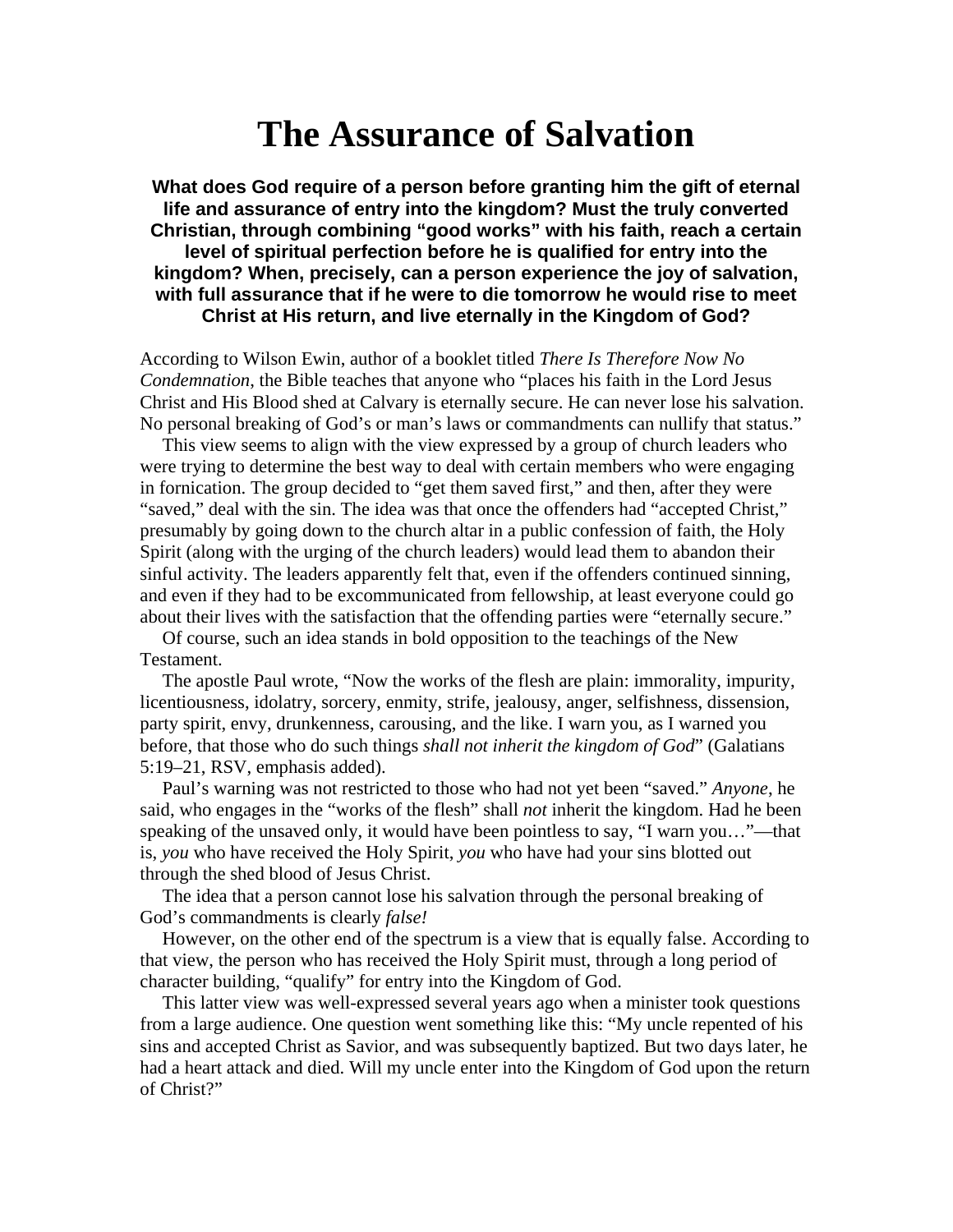The minister's reply went something like this: "No, your uncle did not have sufficient time to build the character required for entry into the kingdom. He will be resurrected as a mortal human being, and will then be given sufficient time to qualify for the kingdom through the process of overcoming and character building."

The concept of "qualifying" within a given time frame has left more than a few wondering whether they would *ever* "make it" into the kingdom. For them, there is little room for rejoicing in the assurance of salvation.

This view is nothing less than a doctrine of salvation by works, or, at the very least, salvation by a combination of faith and good works. Its adherents believe that they, through diligent effort, must "earn" the right of entry.

This is clearly contrary to the teaching of the Bible.

# **The Holy Spirit as a Guarantee**

Paul, comparing the present human condition with the immortality God's people will be clothed with in the future, wrote, "For while we are still in this tent, we sigh with anxiety; not that we would be unclothed, but that we would be further clothed, so that what is mortal may be swallowed up by life. He who has prepared us for this very thing is God, who has given us the Spirit as a guarantee" (2 Corinthians 5:4–5).

The Holy Spirit is granted freely to the repentant believer. The Spirit, Paul said, serves as a *guarantee*, or pledge, on eternal life. This means that anyone who has the Spirit can rest assured that even if he dies tomorrow he will, upon the return of Jesus Christ, enter into life everlasting in God's kingdom.

The idea that a person who has the Holy Spirit must then "qualify" for entry into the kingdom by reaching a certain standard of spiritual perfection was completely foreign to Paul's thinking. He saw the Holy Spirit as a guarantee of life everlasting, and believed that anyone who had the Spirit had the guarantee.

Of course, the assurance of salvation provided by the Holy Spirit is a *conditional* assurance, but an assurance nonetheless. The conditional element involves continuing in the faith, which includes refraining from sinful behavior. Spiritual growth will occur in the process, and is important, but it is a mistake to assume that salvation itself is dependent upon reaching a certain level of spiritual development between baptism and death.

The concept that salvation must be "achieved" through character building only leads to frustration. In spite of efforts to prepare themselves for the return of Christ, many who hold this view feel they are never quite "ready" to face Christ. They realize they still have faults, that they still succumb to temptation on occasion, and that they still experience the occasional reemergence of old habits and weaknesses. Upon examining their lives, they feel they have overcome very little since receiving the Holy Spirit, and are left feeling that they are not "ready" for Christ's return.

# **Sealed for the Day of Redemption**

Salvation is comparable to a man, once lost at sea, now safely aboard a fully functional sea-going vessel. Recalling the perils of the sea—the likelihood of starving, of drowning, or of becoming the next meal of a hungry shark—the man has no intention of jumping overboard. Of course, he could, if he so chose, leave the safety of the ship and return to his former hopeless condition, but he has no intention of doing so. He knows he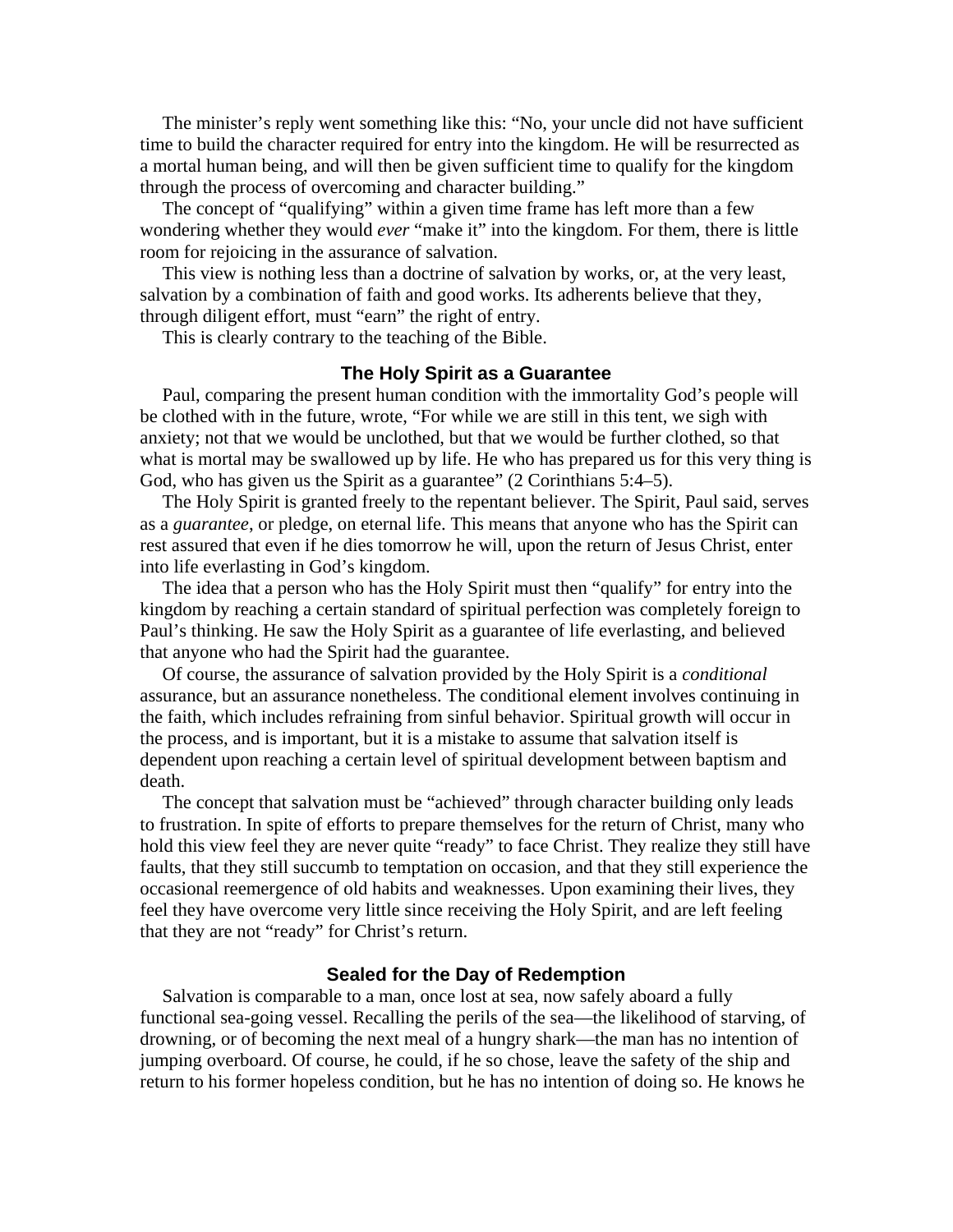is on his way to his homeland, and is deeply thankful to the captain of the ship for pulling him aboard.

Safely aboard the vessel, he is fully confident in the integrity of the ship and the captain's navigational ability. He knows he has to take certain precautions during stormy weather, and that diving off the ship to go for a swim—even if someone stands ready to throw a rescue line to him—would be incredibly risky.

When a person is saved—when his sins are blotted off the record and he receives the Holy Spirit—he can be absolutely certain that the "captain of [his] salvation" (Hebrews 2:10, KJV) will take him safely to the desired destination, provided the rescued person doesn't take foolish risks or decide to abandon the ship. As long as he remains in the faith, though he may encounter the stormy seas of trial and temptation along the way, he can rest assured that he is "sealed for the day of redemption" (Ephesians 4:30). Having been saved through the shed blood of Jesus Christ, he does not then have to "qualify" before he is fit for the Kingdom of God. He has been *declared fit*, not through personal achievement or an impressive record of good deeds, but by the grace of God, which he receives through faith.

## **The Assurance of Things Hoped For**

Unfortunately, some would object to the above analogy, claiming that it presents a salvation that is too "easy." To them, having the rescued man hanging (with one hand) over the slippery edge of the bow of the ship during stormy weather would provide a more fitting analogy.

It is true that grieving the Holy Spirit or returning to a life of iniquity can break the "seal" whereby the Christian is preserved for the day of redemption (Ephesians 4:30; 2 Timothy 2:19), but it is *not* true that loss of salvation is as easy or accidental as slipping on an oil-coated banana peel. Nor is it true that the saved person must have a certain number of years wherein he must "qualify" for entry into the Kingdom of God.

Faith is not uncertainty; it is certainty. It is assurance, confidence. "Now faith is the assurance of things hoped for, the conviction of things not seen" (Hebrews 11:1). If our hope is the coming Kingdom of God, then we should await it with assurance, believing that we will enter into it. We should not think that our salvation is hanging by a thread, or that it is almost out of reach.

The New Testament is replete with faith-inspiring words of encouragement and assurance.

The Christian hope is founded upon the promises of God, which are described as "a sure and steadfast anchor of the soul" (Hebrews 6:19), and which provide "strong encouragement to seize the hope set before us" (verse 18).

Our assurance is not based upon our own limited strength, but upon the power of "him who is able to keep you from falling and to present you without blemish before the presence of his glory with rejoicing" (Jude 24). By God's power, His people "are guarded through faith for a salvation ready to be revealed in the last time" (1 Peter 1:5).

The Christian may feel like giving up at times, and may even experience the reemergence of old habits, or slip and stumble when confronted with temptation, but God does not so easily give up on His children. "For the Lord disciplines him whom he loves, and chastises every son whom he receives" (Hebrews 12:6). God's disciplinary measures may seem severe at times, but we, if we are His people, can find solace in knowing that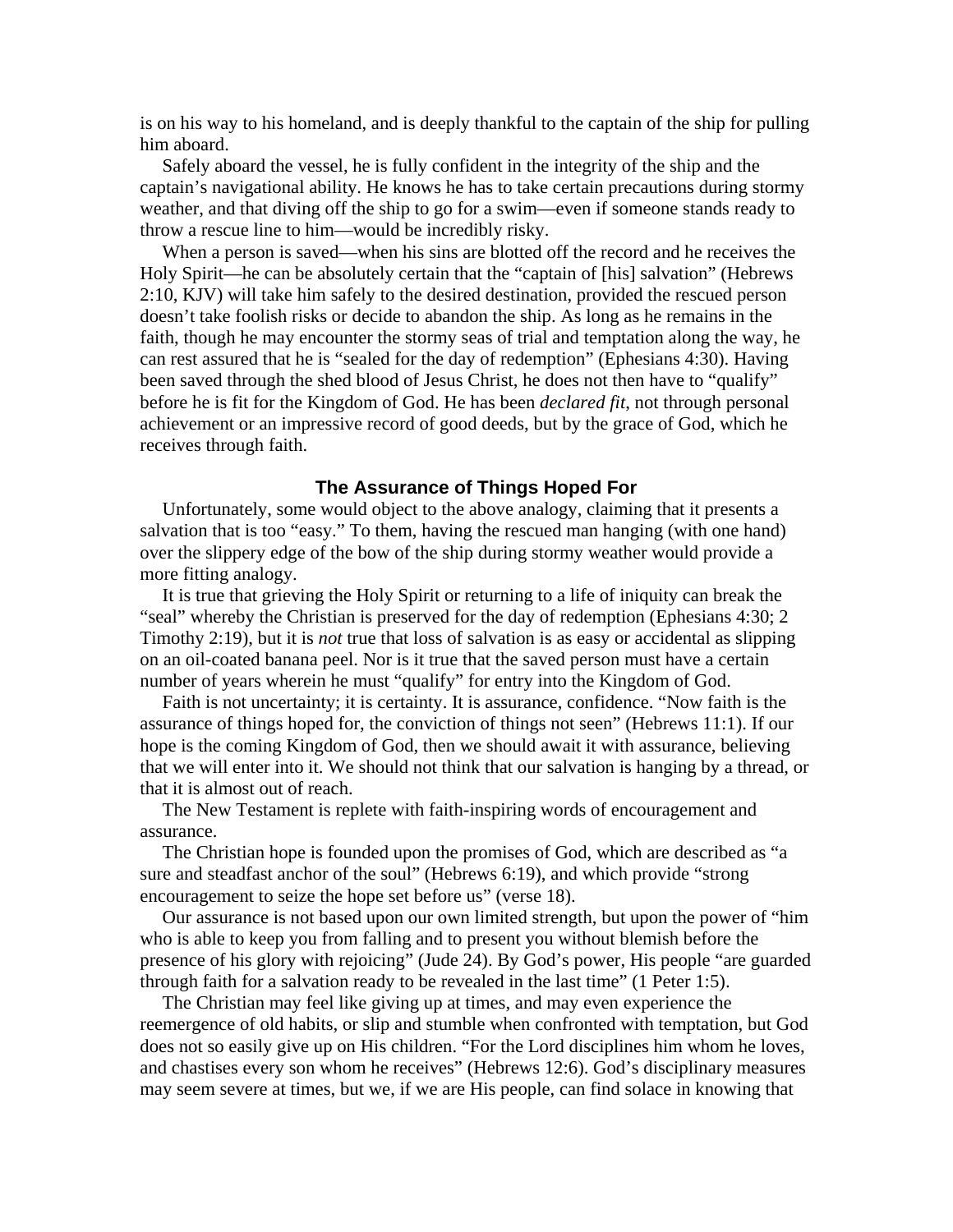the discipline we must endure is evidence that "God is treating [us] as sons" (verse 7), and that He "disciplines us for our good" (verse 10). Our faith may waver from time to time, but God remains steadfast.

At times, God's people may think the odds are against them. It may seem that the trials of life are more than they can endure. Paul's words are reassuring:

"If God is for us, who is against us? He who did not spare his own Son but gave him up for us all, will he not also give us all things with him? Who shall bring any charge against God's elect? It is God who justifies; who is to condemn? Is it Christ Jesus, who died, yes, who was raised from the dead, who is at the right hand of God, who indeed intercedes for us? Who shall separate us from the love of Christ? Shall tribulation, or distress, or persecution, or famine, or nakedness, or peril, or sword? ... No, in all these things we are more than conquerors through him who loved us. For I am sure that neither death, nor life, nor angels, nor principalities, nor things present, nor things to come, nor powers, nor height, nor depth, nor anything else in all creation, will be able to separate us from the love of God in Christ Jesus our Lord" (Romans 8:31–39)

Does that sound like a salvation that is supported by nothing more than the strength of a thread? Does it sound like a salvation that is easily lost? Hardly!

Paul's assurance centers on "Christ Jesus…who indeed intercedes for us." His prayer, offered up to God on the night before His death, reflects His intercessory office.

Jesus prayed, "And now I am no more in the world, but they [His disciples] are in the world, and I am coming to thee. Holy Father, keep them in thy name, which thou hast given me, that they may be one, even as we are one…. I do not pray that thou shouldst take them out of the world, but that thou shouldst keep them from the evil one" (John 17:11, 15).

Surely these words proved to be a source of tremendous encouragement for the apostles after Jesus' departure to heaven. They knew that Jesus, whom they had seen ascending to heaven, had prayed specifically for them, that through the Father's name (His power) they might continue in the faith, protected from the overwhelming power of the devil.

# **Jesus Christ: Our Source of Assurance**

Every week, many sick and afflicted individuals ask us (the ministers of the home office of the Church of God International) to pray for them. Some of them tell us they have a greater feeling of confidence when they know that others are praying on their behalf. Think of the confidence the apostles must have felt as they recalled the words Jesus spoke on their behalf in His last night as a mortal human being. After all, it was not a small group of flawed human beings praying for them; it was *Jesus Christ Himself!*

In our human weakness, we may sometimes wonder whether God hears us when we cry out to Him for help. But few of us would doubt that God heard the prayers of Jesus. If we could know that Jesus prayed for us, just as He prayed for the apostles whom He sent, we could no doubt face the trials of life with reassurance, confidence, and courage.

The good news is that Jesus *did* pray for us—His modern-day disciples—in the same prayer He offered on behalf of His first disciples. He said, "I do not pray for these [His first disciples] only, but also for those who believe in me through their word, that they may all be one; even as thou, Father, art in me, and I in thee, that they also may be in us…" (John 17:20–21).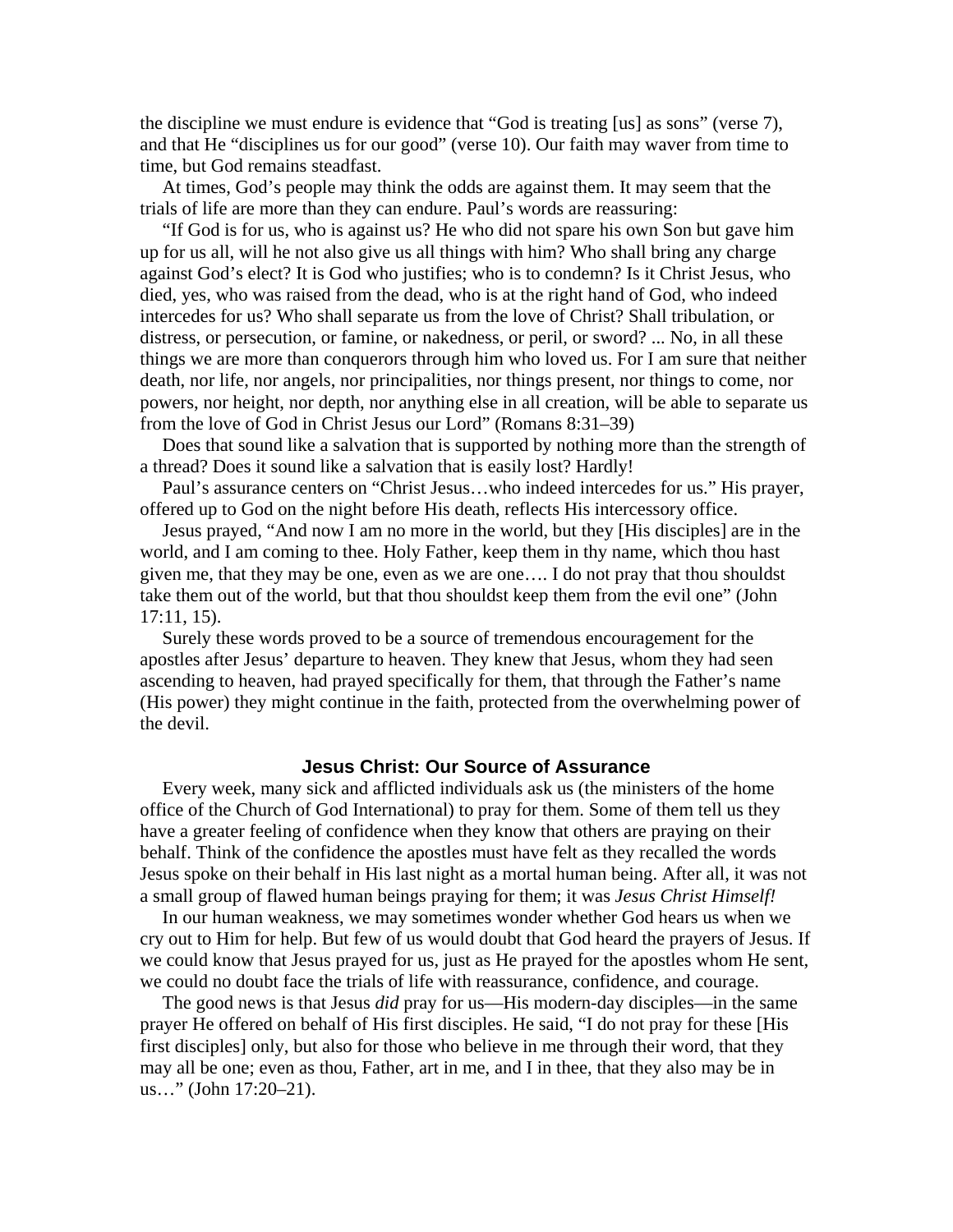If you have turned to God in repentance, looking to Jesus Christ as the "pioneer and perfecter of our faith" (Hebrews 12:2), the "apostle and high priest of our confession" (Hebrews 3:1), and the "source of eternal salvation to all who obey him" (Hebrews 5:9), then Jesus' prayer applies to you as much as it applied to His first disciples. Listen to His words:

"The glory which thou hast given me I have given to them, that they may be one even as we are one, I in them and thou in me, that they may become perfectly one, so that the world may know that thou hast sent me and hast loved them even as thou hast loved me. Father, I desire that they also, whom thou hast given me, may be with me where I am, to behold my glory which thou hast given me in thy love for me before the foundation of the world. O righteous Father, the world has not known thee, but I have known thee; and these know that thou hast sent me. I made known to them thy name, and I will make it known, that the love with which thou hast loved me may be in them, and I in them" (John 17:22–26).

Here we have the very prayer Jesus offered on our behalf. Did God hear Him? Most assuredly! Did God *answer* that prayer? Definitely! Is He still honoring Jesus' request today? No doubt about it!

Remember, Jesus' prayer is reflective of His present ministry as High Priest, and gives us a glimpse of the requests He now makes, before God, on behalf of His disciples.

What could be more reassuring than to know that Jesus Christ is praying for you?

No doubt, it was this same reassuring knowledge that enabled the early disciples to do the work of God in spite of personal weaknesses.

# **The Early Disciples: Flawed but Faithful**

The first-century disciples were really no different from Christ's modern-day disciples. We think of how they endured persecution and hardships of every sort, yet remained faithful to their calling, but perhaps we don't fully realize that their weaknesses were very much like our own.

Take Simon Peter, for example. On one occasion, long after his conversion, fear of what others might think and of the possible consequences moved Peter to behave in a manner contrary to the truth of the gospel. The matter was so serious that Paul was compelled to rebuke him openly.

It happened in Antioch. Peter, ignoring a commonly held Jewish tradition, dined with the gentile converts. But when the "party of the circumcision" arrived on the scene, Peter parted company with the gentiles, and was soon joined by the other Jews who were there (Galatians 2:11–13).

It was Peter who had earlier received the vision revealing that he was to no longer call any man common or unclean (Acts 10). Yet, by removing himself from the gentiles, he was sending the message that these people *were* in fact "unclean." Not only was this action contrary to the truth Peter had personally received by divine revelation, it was a slap in the faces of the gentiles. Had Paul not acted immediately, the divisive nature of Peter's behavior might have seriously damaged the unity of the church.

What's interesting is that Peter's behavior was the manifestation of an old weakness one he had struggled with many years earlier.

When Jesus came to his disciples walking on the sea, it was Peter who said, "Lord, if it is you, bid me come to you on the water." On Christ's approval, Peter climbed out of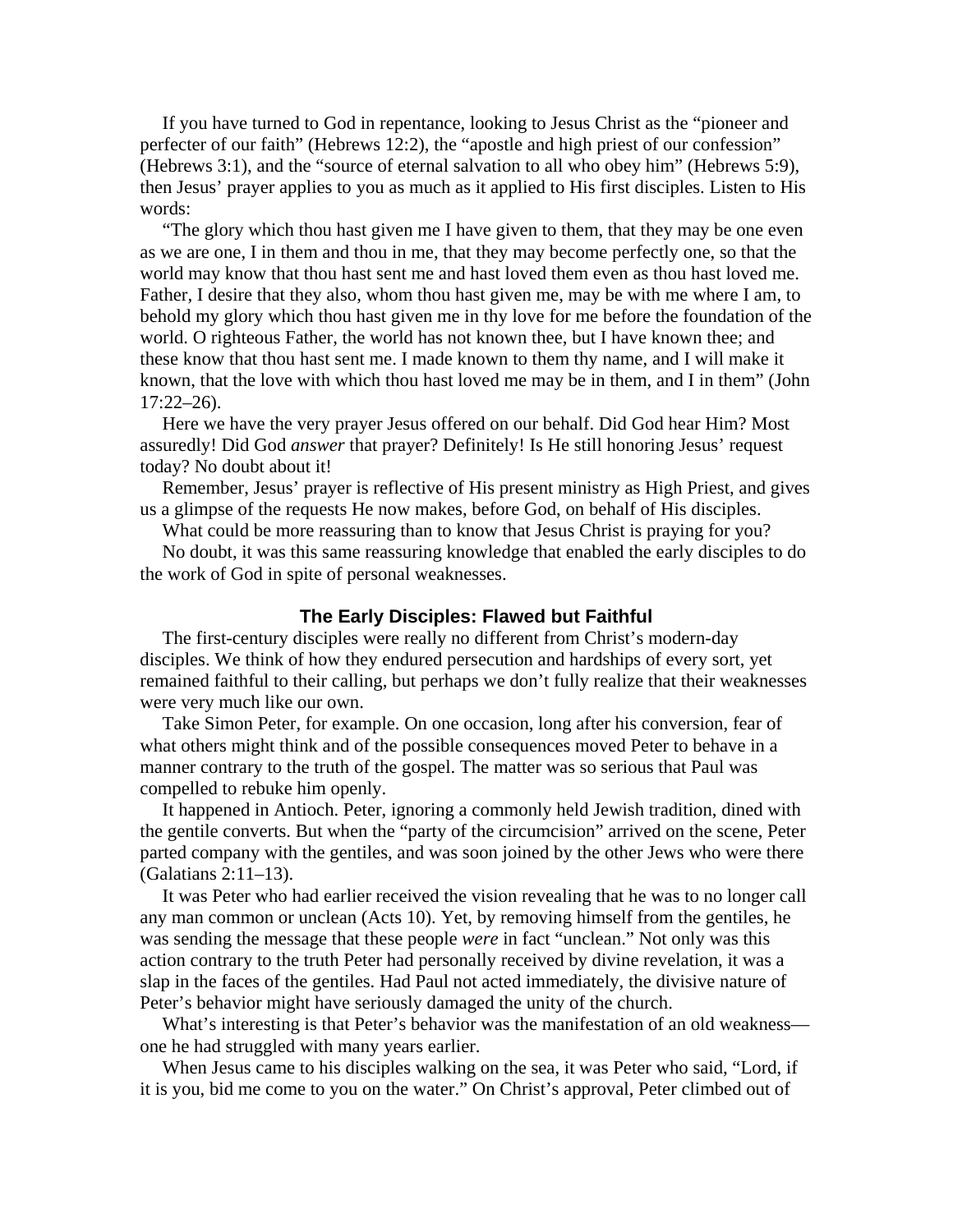the boat and walked on water. Unfortunately, "when he saw the wind, he was afraid, and beginning to sink he cried out, 'Lord, save me.' Jesus immediately reached out his hand and caught him, saying to him, 'O man of little faith, why did you doubt?'" (Matthew 14:25–31).

At first, Peter seemed to be strong in faith. He climbed out of the boat, stepped out on the water, and began to walk. But as soon as he took his eyes off Jesus and began thinking of the surrounding conditions, he stopped walking by faith and began walking by sight (see 2 Corinthians 5:7). Fear filled his mind. His faith wavered.

Later, after hearing Jesus say, "You will all fall away because of me this night," Peter boldly replied, "Though they all fall away because of you, I will never fall away."

Jesus knew better. He said, "Truly I say to you, this very night, before the cock crows, you will deny me three times." But Peter insisted, "Even if I must die with you, I will not deny you." He seemed confident, fearless—but his warrior courage was short-lived.

True to Christ's prophecy, Peter denied Him three times—all within a few hours of boldly declaring his unshakable loyalty (Matthew 26:31–35, 69–75). Once again, fear brought Peter face-to-face with his own human inability.

Yet, in spite his weakness, Peter proved to be a most powerful messenger, faithfully carrying out the duties Christ had given him. He was flawed, but faithful. His faithfulness was not a reliance upon his own strength, but upon the strength of the One who pulled him from the water. He knew he was in good hands.

Like Peter, Paul was not without his weaknesses. He wrote:

"I do not understand my own actions. For I do not do what I want, but I do the very thing I hate. Now if I do what I do not want, I agree that the law is good. So then it is no longer I that do it, but sin which dwells within me. For I know that nothing good dwells within me, that is, in my flesh. I can will what is right, but I cannot do it. For I do not do the good I want, but the evil I do not want is what I do. Now if I do what I do not want, it is no longer I that do it, but sin which dwells within me.

"So I find it to be a law that when I want to do right, evil lies close at hand. For I delight in the law of God, in my inmost self, but I see in my members another law at war with the law of my mind and making me captive to the law of sin which dwells in my members" (Romans 7:15–23).

If anyone ever recognized his own human limitations, it was Paul. Yet, he remained confident that he would one day enter the Kingdom of God. He later wrote, "The Lord will rescue me from every evil and save me for his heavenly kingdom" (2 Timothy 4:18).

Those who are discouraged because they recognize their own human failings should pay careful attention to the solution Paul offers. He wrote:

"Wretched man that I am! Who shall deliver me from this body of death? Thanks be to God through Jesus Christ our Lord! So then, I of myself serve the law of God with my mind, but with my flesh I serve the law of sin.

"There is therefore now no condemnation for those who are in Christ Jesus. For the law of the Spirit of life in Christ Jesus has set me free from the law of sin and death. For God has done what the law, weakened by the flesh, could not do: sending his own Son in the likeness of sinful flesh and for sin, he condemned sin in the flesh, in order that the just requirement of the law might be fulfilled in us, who walk not according to the flesh but according to the Spirit" (Romans 7:24–25; 8:1–4).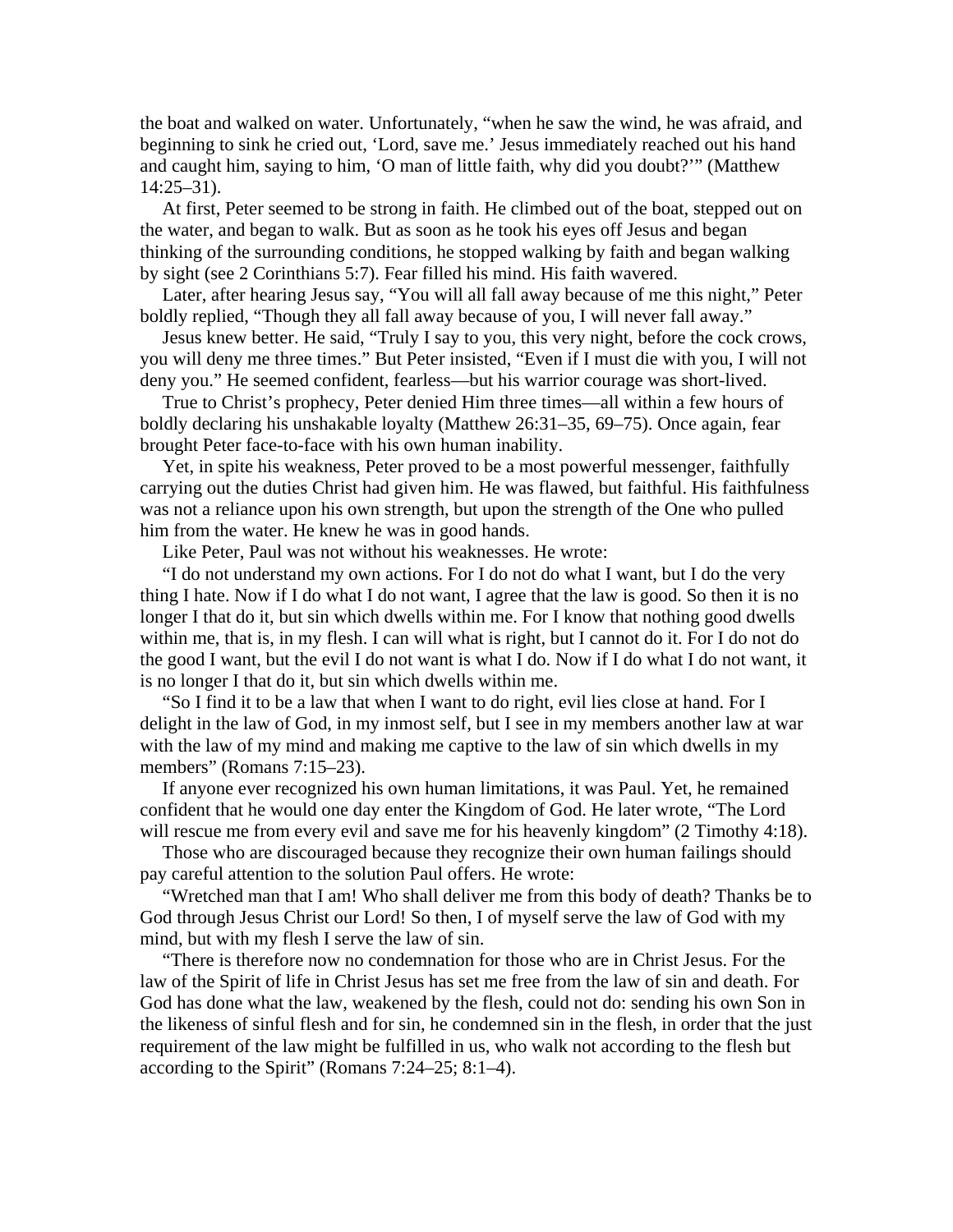Did you notice? There is *now* no condemnation for those who are in Christ. The "law of sin and death" that wars in our members may remind us of our weaknesses and flaws, but cannot of itself nullify the "no condemnation" status.

Paul was fully confident of ultimate deliverance from "this body of death."

# **Abraham's Example**

When we think of faith, perhaps we think of Abraham. But when we think of Abraham's faith, perhaps we feel we simply don't measure up—especially if we think God requires us to have the kind of faith Abraham had.

"By faith Abraham, when he was tested, offered up Isaac, and he who had received the promises was ready to offer up his only son, of whom it was said, 'Through Isaac shall your descendants be named.' He considered that God was able to raise men even from the dead; hence, figuratively speaking, he did receive him back" (Hebrews 11:17–19).

How many of us have that kind of faith? Would we be able to do what Abraham was prepared to do?

Abraham knew his descendants would be named through Isaac, which meant that even if Isaac were put to death God would have to raise him to life in order to fulfill His promise. Even so, the thought of slitting his son's throat and watching him bleed to death must have been agonizing. If we are honest with ourselves, most of us will admit that we are not sure whether we would be able to carry out the task.

Little wonder we feel our faith is so inadequate when we compare ourselves to Abraham.

But wait! There is more to Abraham's story than this one example. The truth is, Abraham himself occasionally walked by sight rather than by faith. Yet, he is still called the "friend of God" (2 Chronicles 20:7; Isaiah 41:8; James 2:23).

When God commanded Abraham to move from his homeland to another land, promising to make of him a great nation, Abraham obeyed (Genesis 12:1–4). Later, God appeared to Abraham and said, "To your descendants I will give this land" (verse 7). This promise was reiterated several times during Abraham's life.

The New Testament tells us that Abraham believed God, and that his obedience was evidence of his faith. "By faith Abraham obeyed when he was called to go out to a place which he was to receive as an inheritance; and he went out, not knowing where he was to go. By faith he sojourned in the land of promise, as in a foreign land, living in tents with Isaac and Jacob, heirs with him of the same promise. For he looked forward to the city which has foundations, whose builder and maker is God" (Hebrews 11:8–10).

From the beginning, Abraham believed God's promises. He believed he would have descendants, and that God would give them the land he had shown to him. This could only mean that Abraham knew that he would have sons. After all, how could his descendants inherit the land of promise if he remained childless?

Yet, an interesting event that occurred during Abraham's sojourning indicates that the father of the faithful did not always keep God's promises in the forefront of his mind. The account is found in Genesis 12:10–13:

"Now there was a famine in the land. So Abram went down to Egypt to sojourn there, for the famine was severe in the land. When he was about to enter Egypt, he said to Sar'ai his wife, 'I know that you are a woman beautiful to behold; and when the Egyptians see you, they will say, "This is his wife"; then they will kill me, but they will let you live.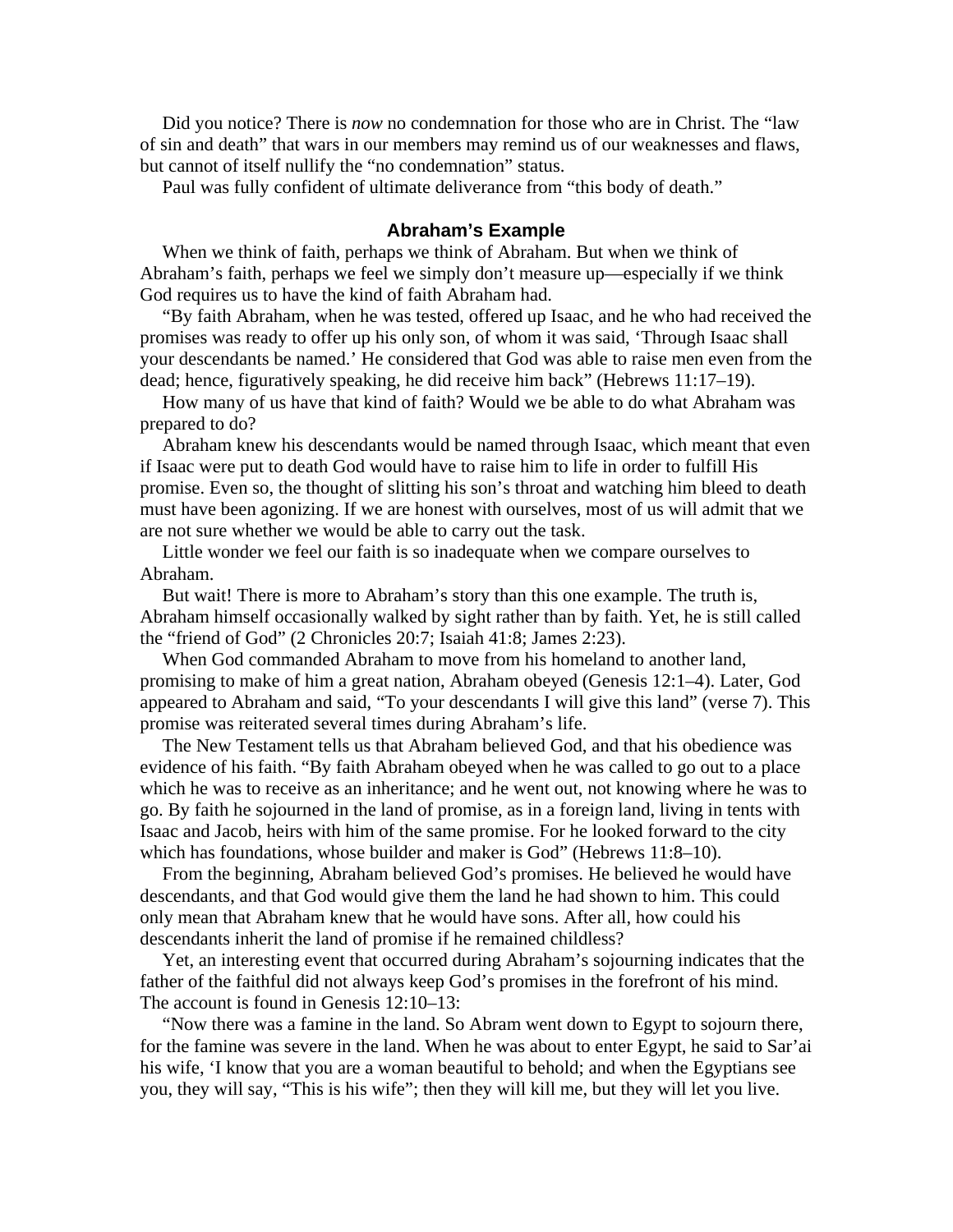Say you are my sister, that it may go well with me because of you, and that my life may be spared on your account.'"

Did you catch it? Abraham knew that God had promised to give the land of Canaan to his descendants. Yet, on this occasion, Abraham (who had no children as yet) was afraid that the Egyptians would kill him! What happened to his faith in God's promise? Didn't he know that in order to have descendants God would have to preserve his life at least until a son was born to him?

Moreover, to preserve his life, Abraham was willing to allow his wife to be taken into Pharaoh's harem (verse 15). This was certainly not in agreement with the good and perfect will of God, as the account clearly shows; yet, Abraham was a willing participant in the affair!

A person might reason that Abraham did not really have faith at this point in his life, but that is simply not true. The book of Hebrews tells us clearly that Abraham's departure from his homeland was an act of faith. His faith was evident from the beginning!

The fact is, Abraham was human—as human as we are. His willingness to allow his wife to be taken into Pharaoh's harem in order to save his own skin shows that the father of the faithful was an imperfect human being. The important lesson for us is that Abraham never threw up his hands in defeat. In spite of the weakness that led him to temporarily walk by sight, Abraham continued on walking by faith, looking forward to the city with permanent foundations—the city whose builder and maker is God.

Long after the incident in Egypt, Abraham again demonstrated his humanity. The account is found in Genesis 16:1–2:

"Now Sar'ai, Abram's wife, bore him no children. She had an Egyptian maid whose name was Hagar; and Sar'ai said to Abram, 'Behold now, the Lord has prevented me from bearing children; go in to my maid; it may be that I shall obtain children by her.' And Abram hearkened to the voice of Sar'ai."

Since Sarah's suggestion reflects the common practice of the time, a person might reason that Abraham honestly thought that it was God's will to give him a son through Hagar. And, indeed, he may have thought this was God's will.

However, since Abraham could not have been certain that this was God's will, *why didn't he ask God?* After all, God had appeared to him and revealed His will several times in the past. Why should Abraham now assume that God would not make His will known?

Abraham and Sarah took it upon *themselves* to determine God's will, and they attempted to fulfill His promise by their own "works."

Here again is an example of Abraham's flawed humanity. He was imperfect; yet, God regarded him a *righteous* man. "And he [Abraham] believed the Lord; and he reckoned it to him as righteousness" (Genesis 15:6).

Abraham did not "qualify" for the Kingdom of God through a lifetime of building character. God declared him "qualified" on the basis of faith. As Paul wrote, "For if Abraham was justified [declared righteous] by works [by his deeds, his actions], he has something to boast about, but not before God. For what does the scripture say? 'Abraham believed God, and it was reckoned to him as righteousness'" (Romans 4:2–3).

Had God dealt with Abraham according to strict justice, his hope in the "city which has foundations" would have been in vain. But because God reckoned Abraham's faith as righteousness, Abraham died with full assurance of God's promises.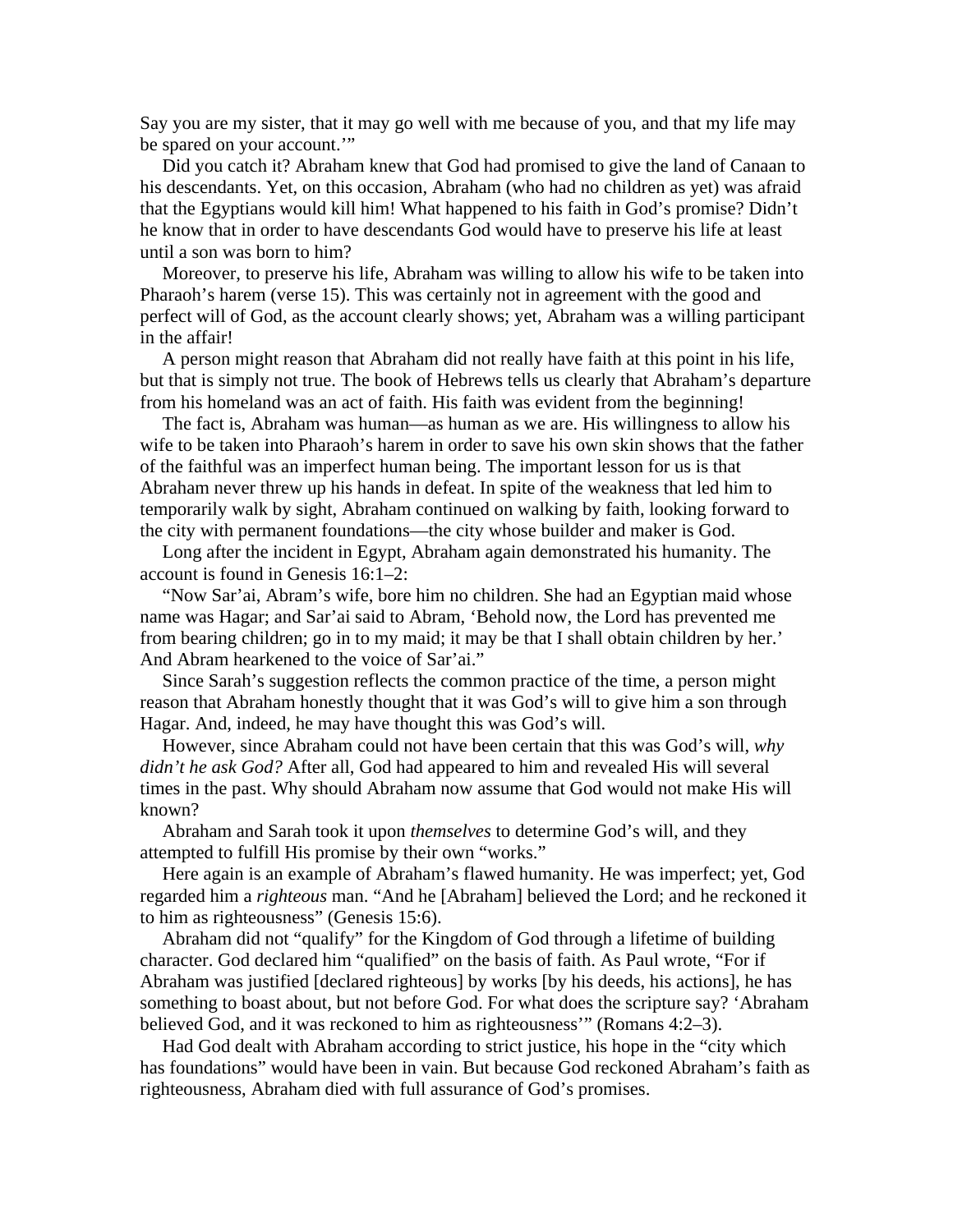## **What About You?**

How many of God's people have felt their faith was inadequate? How many have experienced frustration, perhaps depression, because of old habits that reemerged from time to time, or because of addictions they were unable to conquer, or because they seemed to make so little progress in overcoming their own human urges and feelings?

How many people have come to a knowledge of the truth but have put off baptism because they felt unworthy, or because they were fearful that they might fail to live up to God's standards after being baptized?

If you fall into either of the above categories, take heart! Salvation is not lost as easily or accidentally as hitting the wrong key on a keypad. Nor is it gained through mere human efforts. It is the *gift of God*, and is granted to those who *believe* God; those who truly desire to obey God, even though they occasionally slip and stumble.

If you have put off baptism because of frustration over personal weaknesses, then pick up the phone and give us a call. Our number is (903) 825-2525. You can also write to us:

> Church of God International 3900 Timms St. Tyler, TX 75701

#### Or you may e-mail us: info@cgi.org.

We will do our best to put you in touch with someone who can counsel you. Don't put it off any longer.

If you are a baptized member of God's church, but fear that your faith is lacking, perhaps because you feel you have failed too many times in your battle against the "law of sin and death" that wars in your members, or because you have made too many wrong choices, then simply ask for God's help, do the best you can, and go on believing that God will strengthen you, and that He is able to keep you from falling.

Continue attending Sabbath services. Continue coming to the Feast of Tabernacles and the other annual festivals. If you attend God's feasts because you know He wants you to be there, and because you want to learn more of Him and His plan, then your presence at the festivals is evidence of faith, for if you did not *believe God* you would not attend.

Reread the scriptures cited in this booklet. Study the inspiring eighth chapter of the book of Romans. Examine the examples of faith listed in Hebrews 11, and note especially that genuine faith is often made evident through acts and deeds that are well within reach, and are accomplished by people with faults and flaws not unlike your own.

Above all, realize that the One who said that no man is able to pluck His disciples out of His hand (John 10:28) intercedes on your behalf. Study the prayer He offered (John 17). Realize that Jesus Christ prayed for you just as He prayed for His first disciples, and that His prayer reflects His continuing work as our Intercessor.

While it is true that a person can lose his salvation by willfully turning away from God and returning to a life of sinful behavior, there is nothing on this earth that can force you to make that decision. As long as you choose not to turn from God, your eternal salvation is as secure as anything could be. Like Paul, you can go about your life with complete